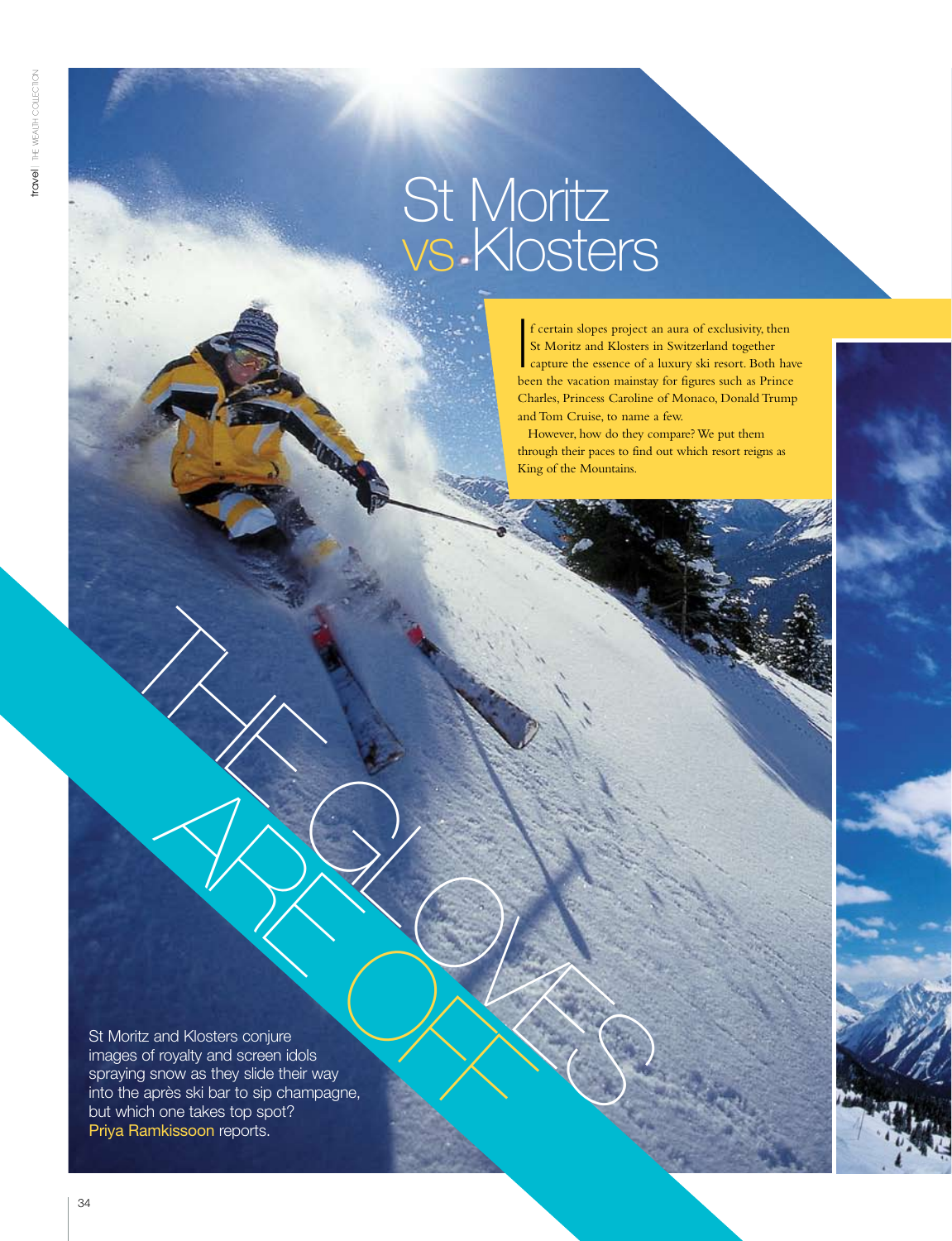travel  $\vec{=}$ wealth

collection<br>2

Left: Klosters has plenty of slopes to choose from Bottom: St Moritz boasts wild,<br>secluded slopes

## secluded slopes  $KLOSTERS IS THE QLOSEST$ a top-end ski resort comes to an Alpine village.



## Hitting the slopes

**St Mortiz:** Eric Kendall, editor of ultimate\_ski.com, believes: 'St Moritz has flattering, enjoyable slopes. The two main outlying areas – Corvatsch and Diavolezza – have excellent and frequently deserted slopes with a wild taste of the high mountains and expert-only terrain that surround these areas.' It has held the Winter Olympic Games twice, with a heritage that stretches back to 1864.

**Klosters:** It has a pretty small selection of slopes called the Madrisa, which has a good selection of blue and red slopes for the intermediates. Beginners and experts might be better taking advantage of the link with Davos' famous Parsenn ski slopes, and the two share a lift pass covering each other's pistes and mountain transport. This gives it over 300km of slopes and plenty of challenging runs, but they are 10km away.

**Round 1:** St Moritz, thanks to its Olympicstandard slopes.



All images in this article courtesy of St Moritz and Klosters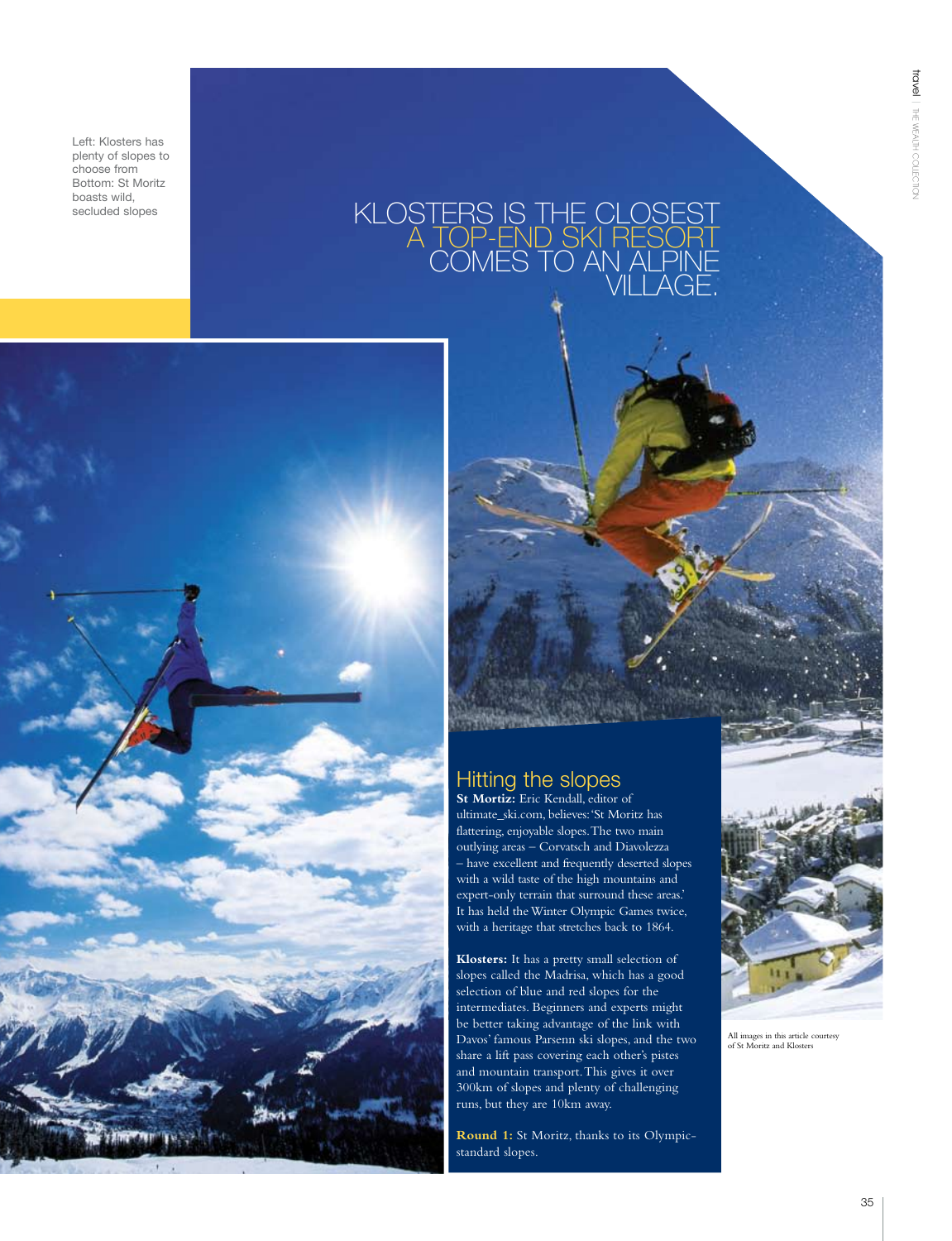# Sleeping arrangements

**St Moritz:** With its Romansh heritage, proximity to Italy and mostly German-speaking population, St Moritz has a cosmopolitan culture of many different styles and influences. This can be seen in the array of accommodation on offer. With 5,700 hotel rooms and 7,500 holiday homes, there is plenty of choice.

The most famous skiing hotels in the world are arguably Badrutt's Palace and the historic Hotel Kulm, both of which are in St Moritz. They can feel a bit stuffy, especially Hotel Kulm, which enforces a dinner jacket policy after 8pm.

Above and below left: Klosters feels like an unspoilt village Below right: Badrutt's Palace in St Moritz is one of the best skiing resorts in the world

**Klosters:** A gentle, placid calm sits on this quiet little town, made up of a few streets surrounded by forests. Of the 1,900 hotel beds, the main hotels are the Walserhof – where the Royals stay – and the Hotel Vereina, which was completely rebuilt in 2000. Most visitors stay in an appealing huddle of dark wood chalets, which are tucked almost out of sight in the woods and offer a lot of privacy.

**Round 2:** A tie – glamour and privacy cannot



Iown vs village **St Moritz:** Nestled on the banks of the Sils,

Silvaplana and Champfèr lakes, it is over 6,000ft above sea level and surrounded by the pristine lakes and pine forests of the Upper Engadine valley.

With an impressive sun record, averaging 322 days of sunshine each year, the slopes are generally busy and the terraces full. St Moritz is a fairly big place, more like a mountain town than a village.

**Klosters:** This is the closest a top-end ski resort comes to an Alpine village. Its buildings are mostly wooden, the streets are wide and uncluttered, and it sits amid the restful peaks that inspired Thomas Mann's Magic Mountain.

'It is this tranquillity that gives Klosters its distinct appeal,' believes Nicky Stephenson, director of Flexiski. 'It is more of an understated glamour, if you like. It is a picture postcard holiday with its scenic views and settings.'

**Round 3:** Klosters, for retaining its rural feel.